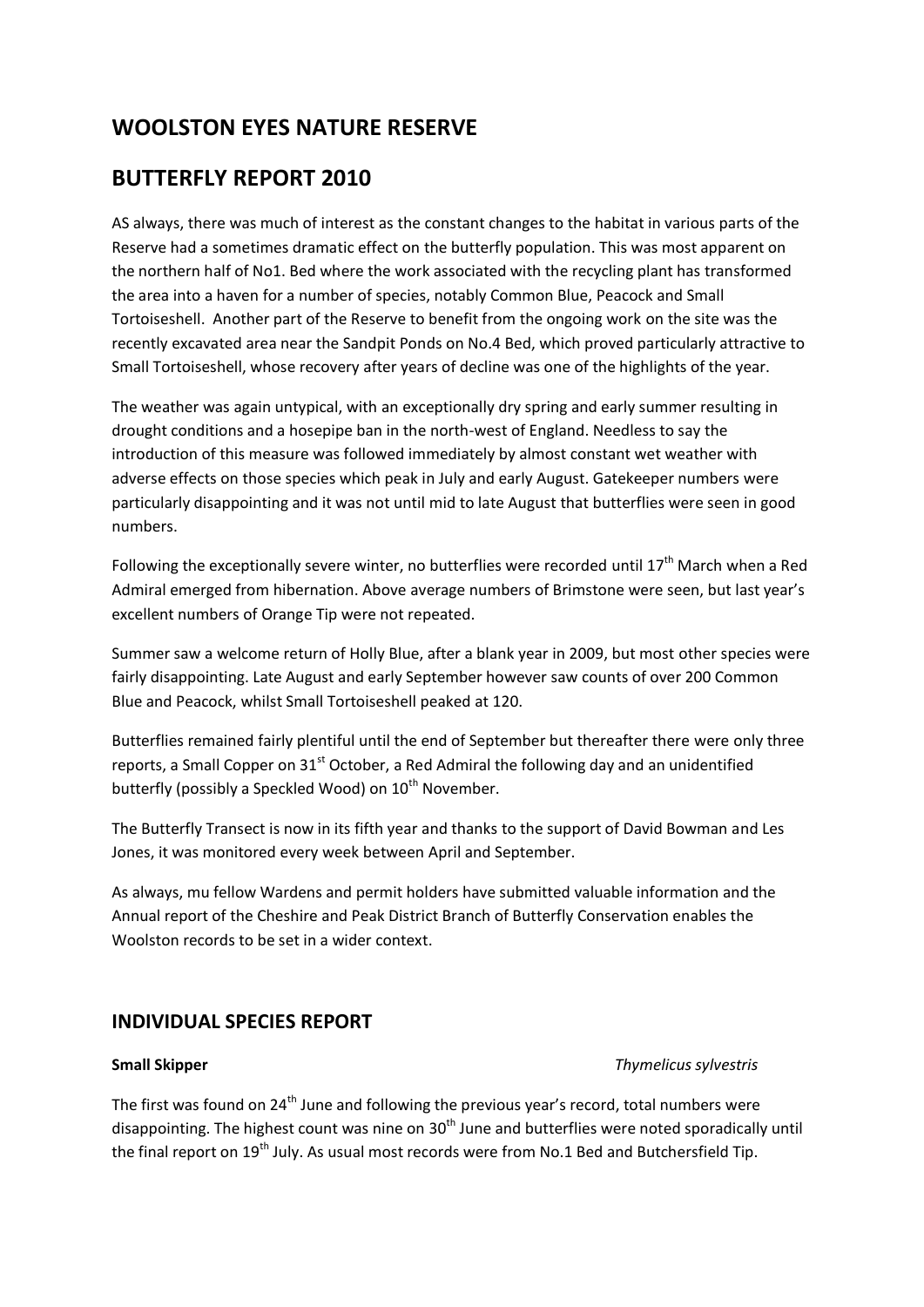### **Large Skipper** *Ochlodes sylvanus*

As with the previous species there were few records, probably due to poor weather during its flight period. Sightings began on 15<sup>th</sup> June and the maximum of three occurred during the last week of June. One on the canal track on  $2^{nd}$  July was the last of a below average year.

## **Brimstone** *Gonepteryx rhamni*

Fine weather during the spring resulted in a good year for this attractive but uncommon species. Two were found along the river on 15<sup>th</sup> April and there were a series of records up to 17<sup>th</sup> May, nearly all from No.2 and 3 Beds and involving a maximum of two butterflies. There was a single report from the summer brood when one was seen on No.3 Bed on 19<sup>th</sup> July.

## **Large White** *Pieris brassicae*

After the previous year's spectacular numbers, sightings returned to normal levels. The first report on 22<sup>nd</sup> May was unusually late. Five the following day and one on 25<sup>th</sup> May were the only other spring records. The second emergence was noted typically at the beginning of July and small numbers were regularly seen throughout July and August. The highest count occurred on 10<sup>th</sup> August when seven were found on the Butterfly Transect and one on No.1 Bed. Three on 31st August concluded a below average year.

# **Small White** *Pieris rapae*

It was mid-April before the first sightings, with four on the  $15<sup>th</sup>$ . Thereafter there were regular reports of small numbers, with a spring maximum of nine on 19<sup>th</sup> May. Although some continued to be seen during June, it was mid-July before there were significant counts. The year maximum was90 on 19<sup>th</sup> July and thereafter there were only two counts in excess of ten, both during the second half of August. Sightings continued until  $22^{nd}$  September and this was a fairly average year for this species.

A single on  $21<sup>st</sup>$  April was the first of the year, a little later than average. Up to nine were regularly

# **Green-veined White** *Pieris napi*

Photograph - Green-veined White by David Bowman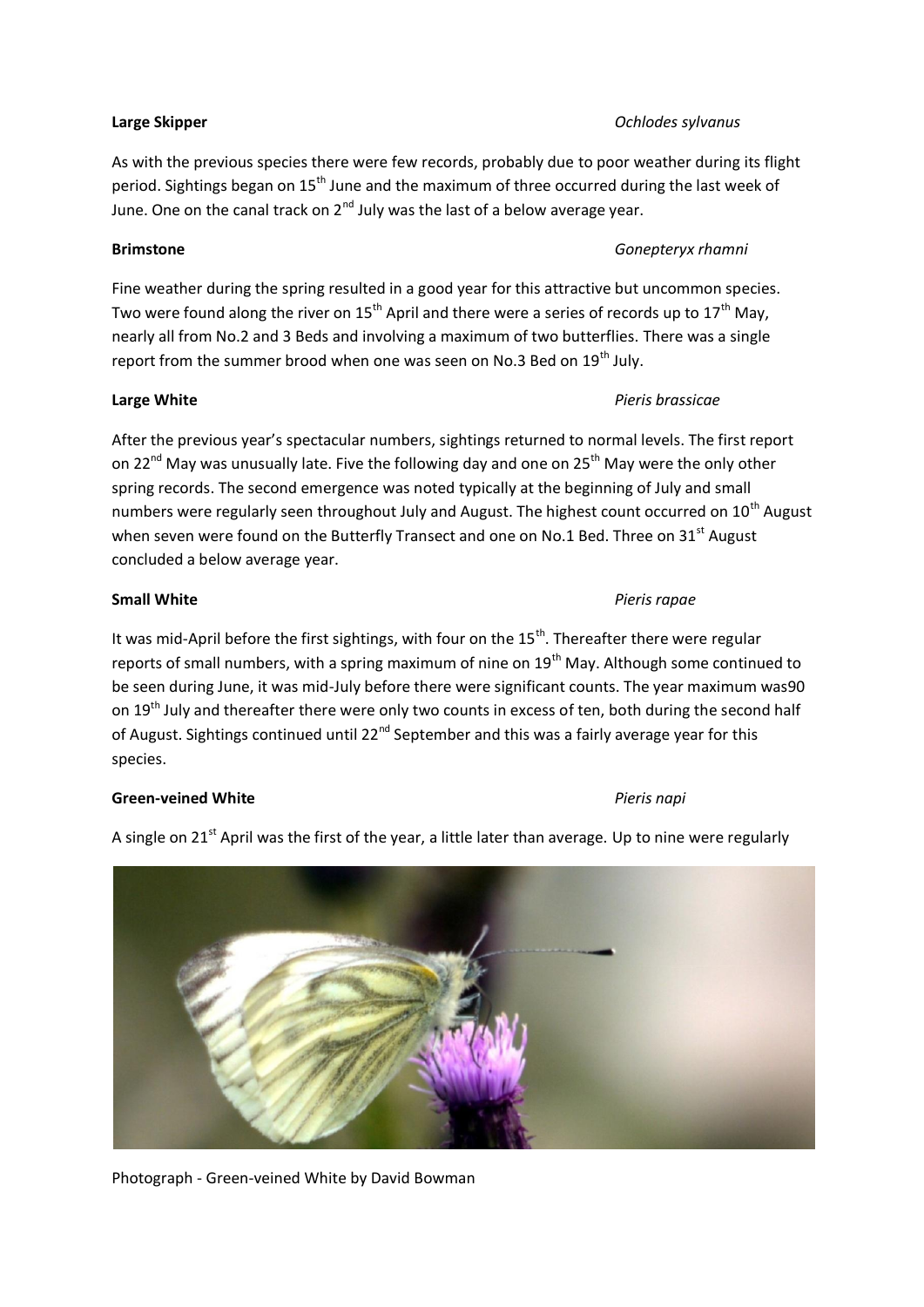reported during May and June, much fewer than in 2009. The second brood, which emerged in early July, was more numerous with a number of counts in excess of twenty. The highest totals were recorded during August and over 120 were present on the  $16<sup>th</sup>$ , of which more than half were on No.4 Bed. The end of August found a total of 24 and there were no further records. This species was the most successful of the "whites" and the year maximum was well above average and the highest in Cheshire this year.

# **Orange Tip** *Anthocharis cardamines*

This species was seen in good numbers, beginning on  $8<sup>th</sup>$  April when four were on No.3 Bed. Highest counts occurred towards the end of April with a maximum of 16 on  $22^{nd}$ , a good number but well down on 2009 totals of 34. Eight were still present at the end of April and up to four were reported throughout May. Unusually for Woolston Eyes, butterflies survived into June and a final record of four on the 3<sup>rd</sup> concluded a satisfactory season.

# **Small Copper** *Lycaena phlaeas*

Early May sees the emergence of this species the first of the year was seen on the 9<sup>th</sup>, followed by two on the 3<sup>rd</sup> June, all on No.2 Bed. July saw three reports, all f singles, including an unusual record from the south bank of No.3 Bed near the footbridge. August saw an increase in numbers, with four on the north bank of No.2 Bed on the  $10^{th}$  and an excellent Reserve wide count of 18 on the 15<sup>th</sup> and the 19<sup>th</sup>. Of these, 11 were on No.1 Bed, a favoured area, two on Butchersfield Tip, four on No.2 Bed and one on no.3 Bed. On 29<sup>th</sup> August two were found on No.4 Bed and on the 31<sup>st</sup> six were still present on Nos. 1 and 2 Beds. There was a September record on 2<sup>nd</sup> and a late sighting of one on No.4 Bed on 13<sup>th</sup> October. The count of 18 is the highest since systematic recording began in 2003 and this year was the best in Cheshire for this species for over a decade.

# **Common Blue** *Polyommatus icarus*

The dramatic increase in numbers reported in 2009 continued with the second brood comfortably exceeding last year's total.



Photograph – Common Blue male by David Bowman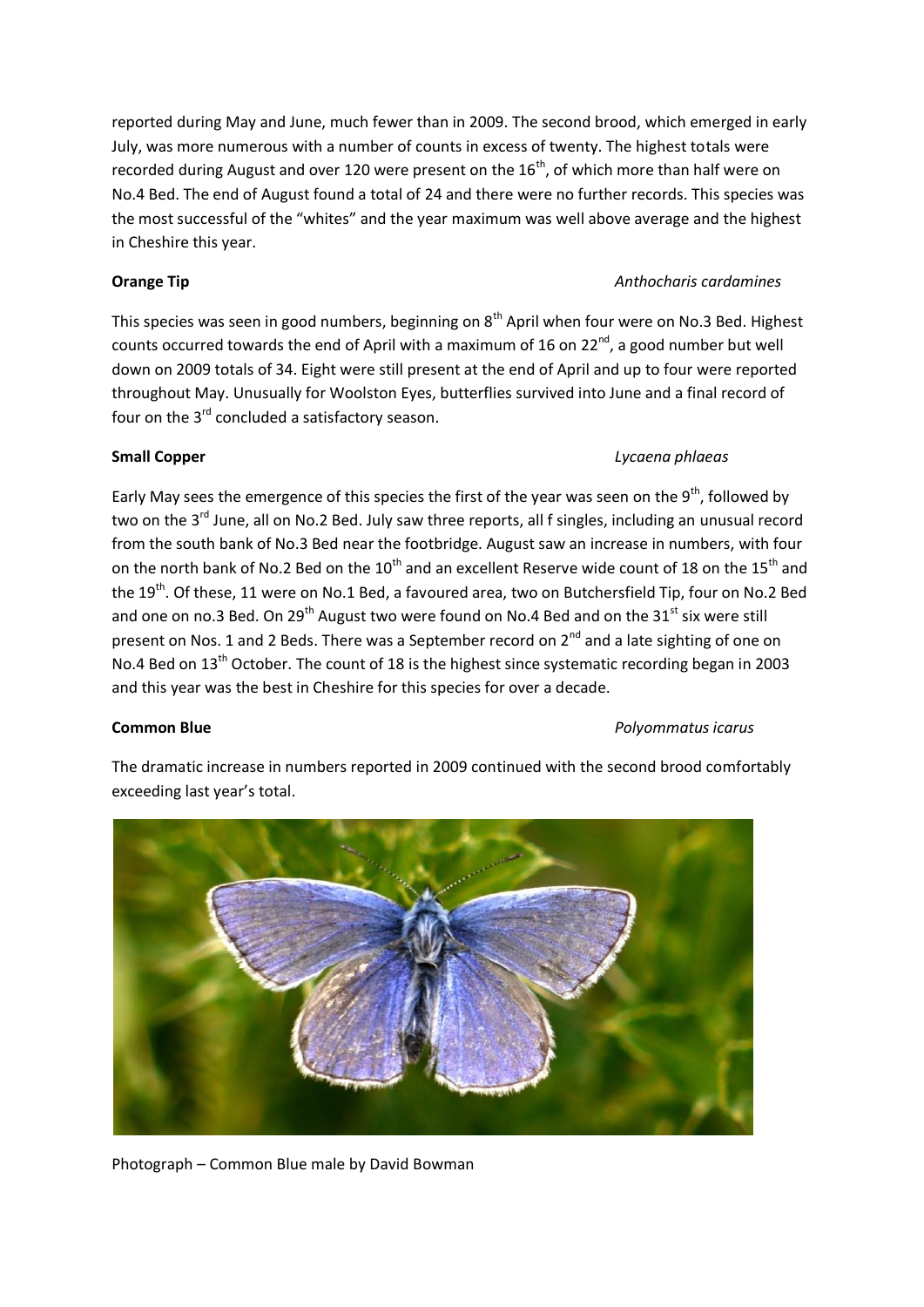A report of one on the canal track on  $17<sup>th</sup>$  May was slightly earlier than usual. A promising count of 17 on the south bank of Butchersfield Tip on  $25<sup>th</sup>$  May in cloudy conditions was followed by ten on the Butterfly Transect two days later. June opened with 27 on Butchersfield Tip, during the early evening of the  $1<sup>st</sup>$  and 16 were found on the north-east corner of No.3 Bed on the 3<sup>rd</sup>. The only subsequent sighting was one on  $30<sup>th</sup>$  June, until the first of the second brood emerged on 28<sup>th</sup> July. Numbers increased during g August, when a series of surveys between the  $15<sup>th</sup>$  and  $21<sup>st</sup>$  produced the exceptional total of 201. No.1 Bed and Butchersfield Tip were particularly productive, with 33 on Butchersfield and no less than 146 on No.1 Bed. The north bank of No.1 Bed proved surprisingly attractive, with newly emerging vegetation in the area of the recycling plant attracting 45. In contrast, No2. Bed held far fewer than in 2009 and only one was reported from No.4 Bed. Sightings continued until the end of August, with 59 still present on  $31<sup>st</sup>$ . There were no further records.

# **Holly Blue** *Celastrina argiolus*

The reappearance of this species after a blank year in 2009 was encouraging, although this is always an uncommon butterfly at Woolston Eyes. There were four records, the first on 20<sup>th</sup> June when a faded individual from the first brood was found on the north bank of No.2 Bed. The other three sightings were between the  $2^{nd}$  and  $15^{th}$  August, one on No.1 Bed, one on the canal track and one north of the river.

# **Red Admiral** *Vanessa atalanta*

# There was spring records on  $17<sup>th</sup>$  march and  $23<sup>rd</sup>$  May, both from No.3 Bed, but it was the end of June before butterflies were seen on a regular basis. No more than two were found until the end of August, when a count of ten was the highest of the year. Of these, five were on the north bank of No.1 Bed. Up to four were reported until the end of September and there were three sightings during October. The final record was one on No.3 Bed on  $1<sup>st</sup>$  November. The year maximum of ten was about average for this species, although well down on the 28 found in 2009.

### **Painted Lady** *Vanessa cardui*

Photograph – Painted Lady by David Bowman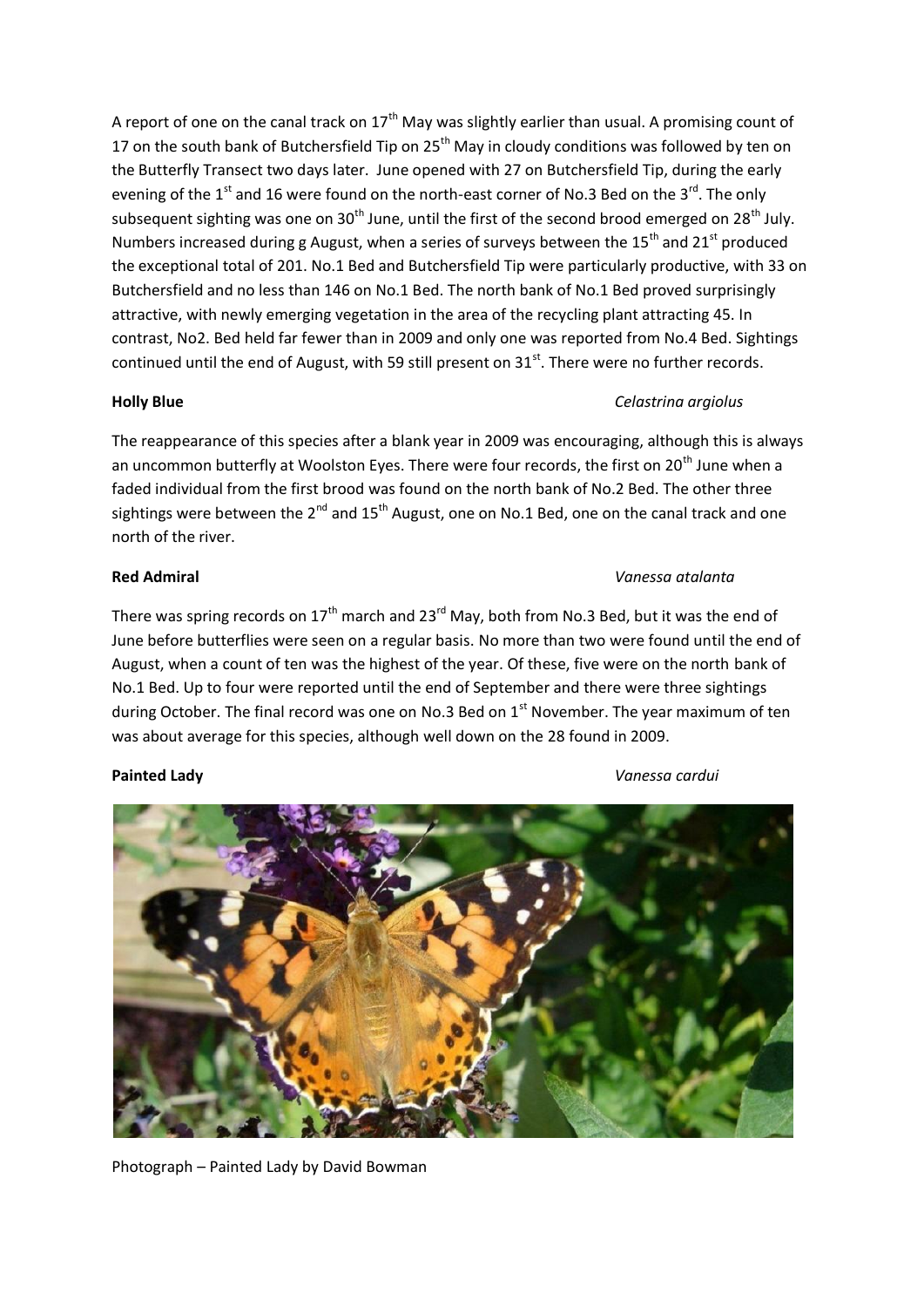After the record numbers seen throughout Britain in 2009, there were only two sightings at Woolston Eyes this year. The first was found on No.1 Bed on 19<sup>th</sup> August and the other was feeding on Hemp Agrimony in the centre of No.3 Bed on 27<sup>th</sup> August.

This was unsurprising in view of the weather conditions and none of the migrant species were seen in good numbers.

### **Small Tortoiseshell Aglais urticae** *Aglais urticae Aglais urticae*

One of the highlights of the year was the recovery of this species after a continuous decline between 2004 and 2009, during which period maximum numbers fell from 150 to 17. The first report was on the  $3^{rd}$  April and there were frequent sightings of up to ten until the end of June.



### **Photograph – Small Tortoiseshell by David Bowman**

The summer brood emerged at this time and numbers increased in the first week of July. Two visits on  $8<sup>th</sup>$  and  $11<sup>th</sup>$  July produced the highest total for many years, when 55 were found across the Reserve. Thereafter, no more than two were seen until mid-August when numbers again began to increase. A series of visits to all areas of the Reserve between  $27<sup>th</sup>$  August and  $2<sup>nd</sup>$  September produced the remarkable total of 121, with the north bank of No.1 Bed, the newly excavated area of N0.4 Bed near the Sandpit Pond and the paths to the south of the Loop proving particularly attractive, with totals of 29, 23 and 13 respectively. The most productive areas were those where there had been recent disturbance as a result of ongoing operation on the site. Sightings continued until September, when six were on the Transect on the  $9<sup>th</sup>$  and three on the  $16<sup>th</sup>$ . The reasons for the partial recovery are no doubt complex but it seems possible that the parasitic fly (Sturmia bella), thought to be associated with the species' decline, was adversely affected by the harsh winter of 2009/10. Given the recurrence of exceptionally cold weather in December 2010 it will be interesting to monitor numbers in 2011.

### **Peacock** *Inachis io*

Although not seen in the same numbers as in 2009 this was still a successful year for this species. Two on 19<sup>th</sup> March were the first and the spring maximum of 54 was reached on 22<sup>nd</sup> April. Thirty were present at the end of April and similar numbers were recorded up to  $9<sup>th</sup>$  May. Butterflies were less in evidence thereafter with very few seen during June and early July. Mid-July saw the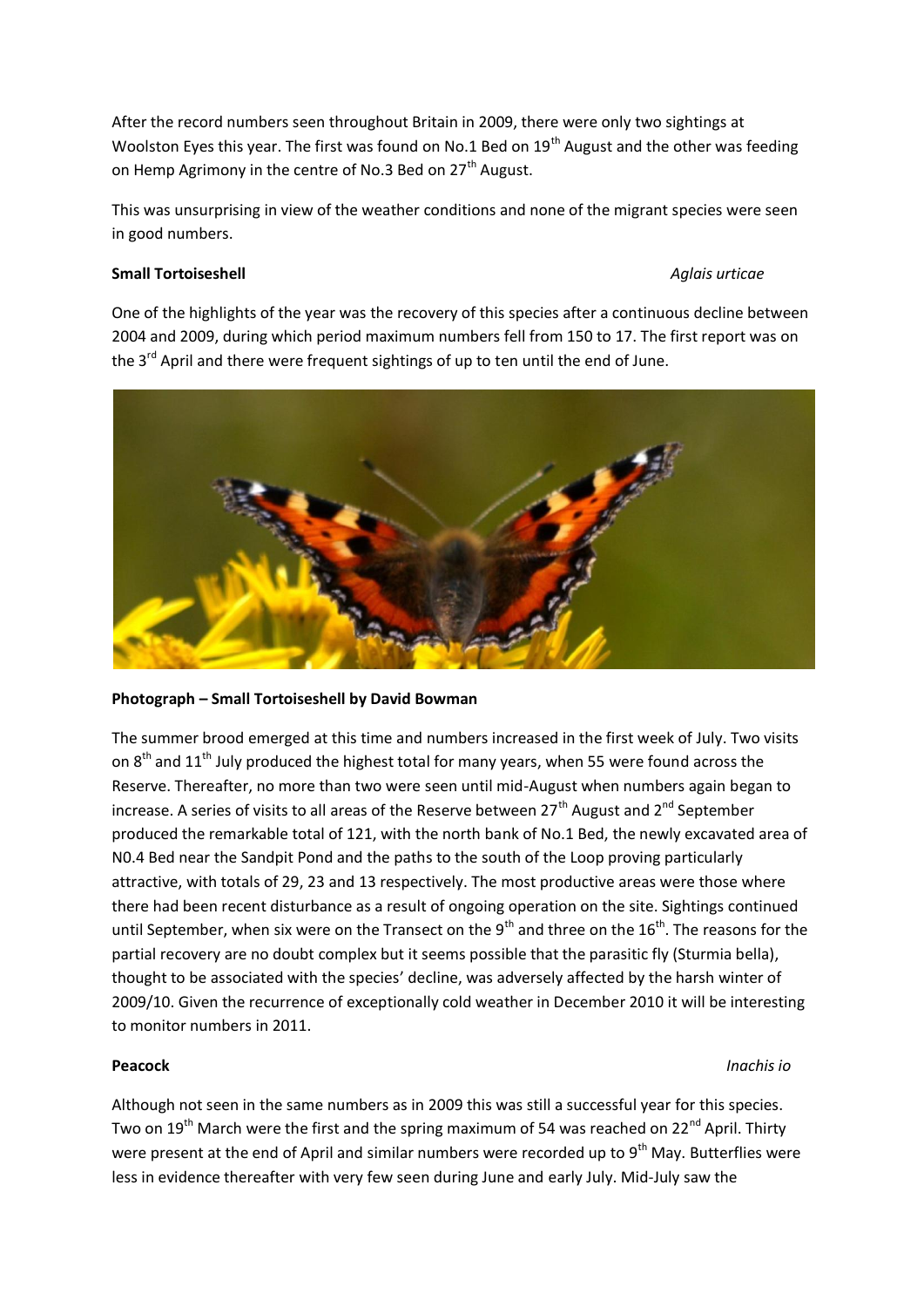emergence of the summer brood, with 27 on the  $19<sup>th</sup>$  and 40 on the 23<sup>rd</sup> of which 20 were on Buddleia on the south bank of No.3 Bed.



### Photograph – Peacock by David Bowman

By the 2<sup>nd</sup> August 67 were present, with no less than 50 on the south bank of No.3 Bed. Numbers peaked in mid-August when a series of visits between the 15<sup>th</sup> and 21<sup>st</sup> produced a total of 207. Of these, half were on No.1 Bed. Although far less than the 2009 maximum of 500 this is still an excellent count.

As always, numbers fell dramatically as August advanced and only 19 remained by the month end. There were only two further records when two were seen on both  $2^{nd}$  and  $22^{nd}$  September.

### **Comma** *Polygonia c-album*

This species was less numerous than in 2009 but nevertheless enjoyed a reasonable year, with butterflies recorded in small numbers from April to the end of September, The first was noted on  $10^{th}$  April and three were on No.3 Bed on 21st. This was the largest post-hibernation count and none were seen from 22<sup>nd</sup> May until emergence at the end of June.

In early July there were reports of up to six on the Transect and seven on the Loop paths and the highest count of the year was 12 on the  $19<sup>th</sup>$  and 21<sup>st</sup> July. Small numbers were regularly reported throughout August and six were present around mid-month.

September began with one on No.3 Bed on the  $2<sup>nd</sup>$  but none were subsequently recorded until eleven were found on the Transect alone on 22<sup>nd</sup> September. The final sighting was of five in the same location on 26<sup>th</sup> September.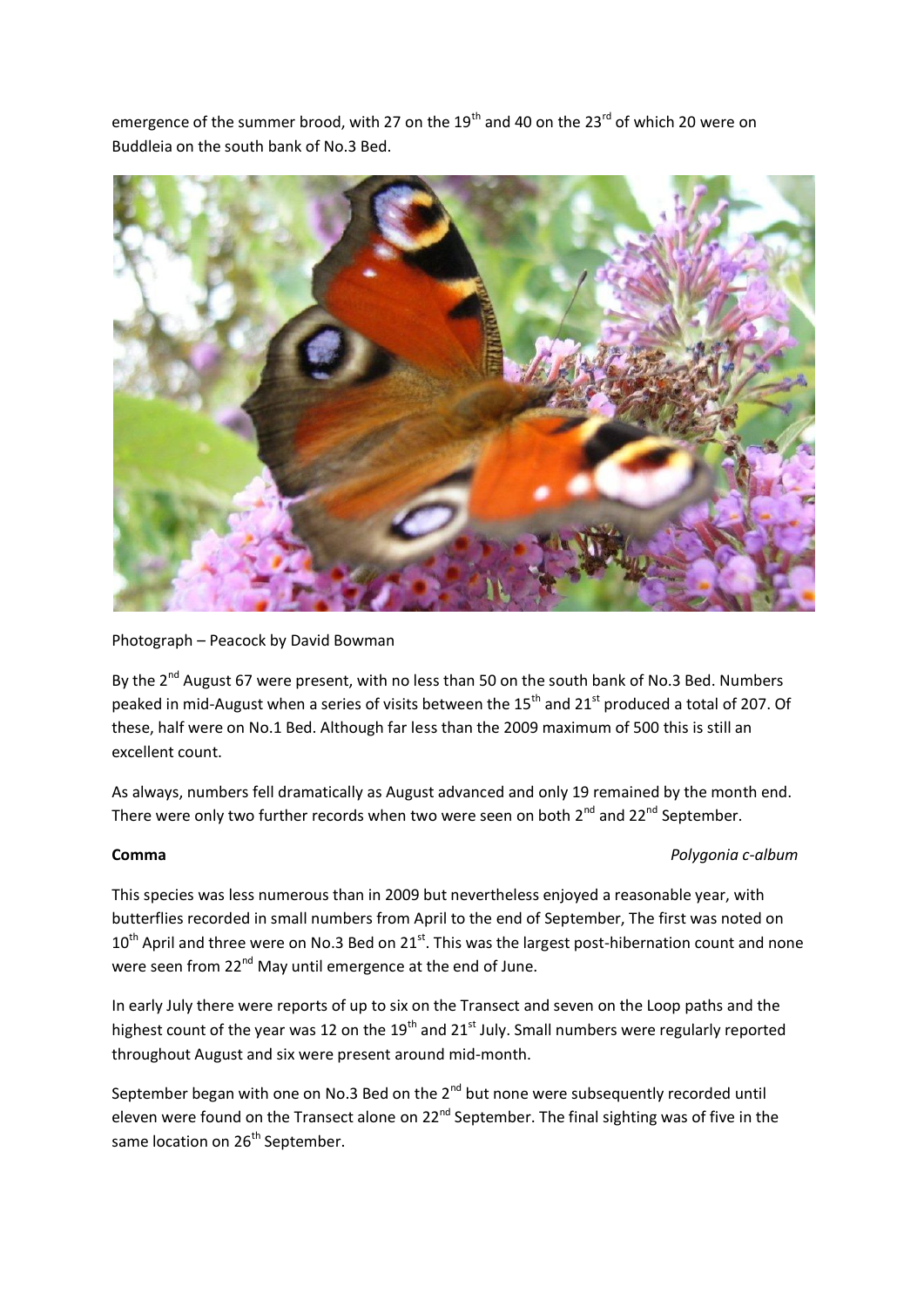

Photograph – Comma by David Bowman

### **Speckled Wood** *Pararge aegeria*

Over the past four years there has been an annual increase in numbers at Woolston Eyes, from 56 in 2006 to 101 in 2009. Although this trend did not continue this year, butterflies were present in good numbers during August. The season began with three on 15<sup>th</sup> April and although there were frequent sightings, there were no counts in excess of 5 until August. Seven were found on the Transect on 2<sup>nd</sup> August and a series of visits around mid-month produced a total of 48. The maximum for the year was 62 in the last few days of August and this was by far the highest count in Cheshire this year. Sixteen were reported on  $5<sup>th</sup>$  September and up to three were present until the end of the month. There were no subsequent reports, although an unidentified butterfly seen at distance on 10<sup>th</sup> November was suspected to be of this species.

This butterfly of high summer is usually present in large numbers. There were two early reports on  $27<sup>th</sup>$  and 30<sup>th</sup> June and typically numbers then increased rapidly. Due to a lack of favourable weather during July it was not possible to undertake any detailed surveys of the whole Reserve. The impression however was of much reduced numbers compared with 2009 and the maximum appeared to be about 500, with the majority on No.4 Bed. Butterflies remained reasonably plentiful throughout August and 128 were counted between the  $15<sup>th</sup>$  and  $21<sup>st</sup>$ . This was the last significant total and a rather disappointing year ended with a count of seven on 31<sup>st</sup> August. This year's figures were considerably less than in 2009 when over 1300 were recorded, but Woolston Eyes remains the most productive site in Cheshire for this species.

# **Gatekeeper** *Pyronia tithonus*